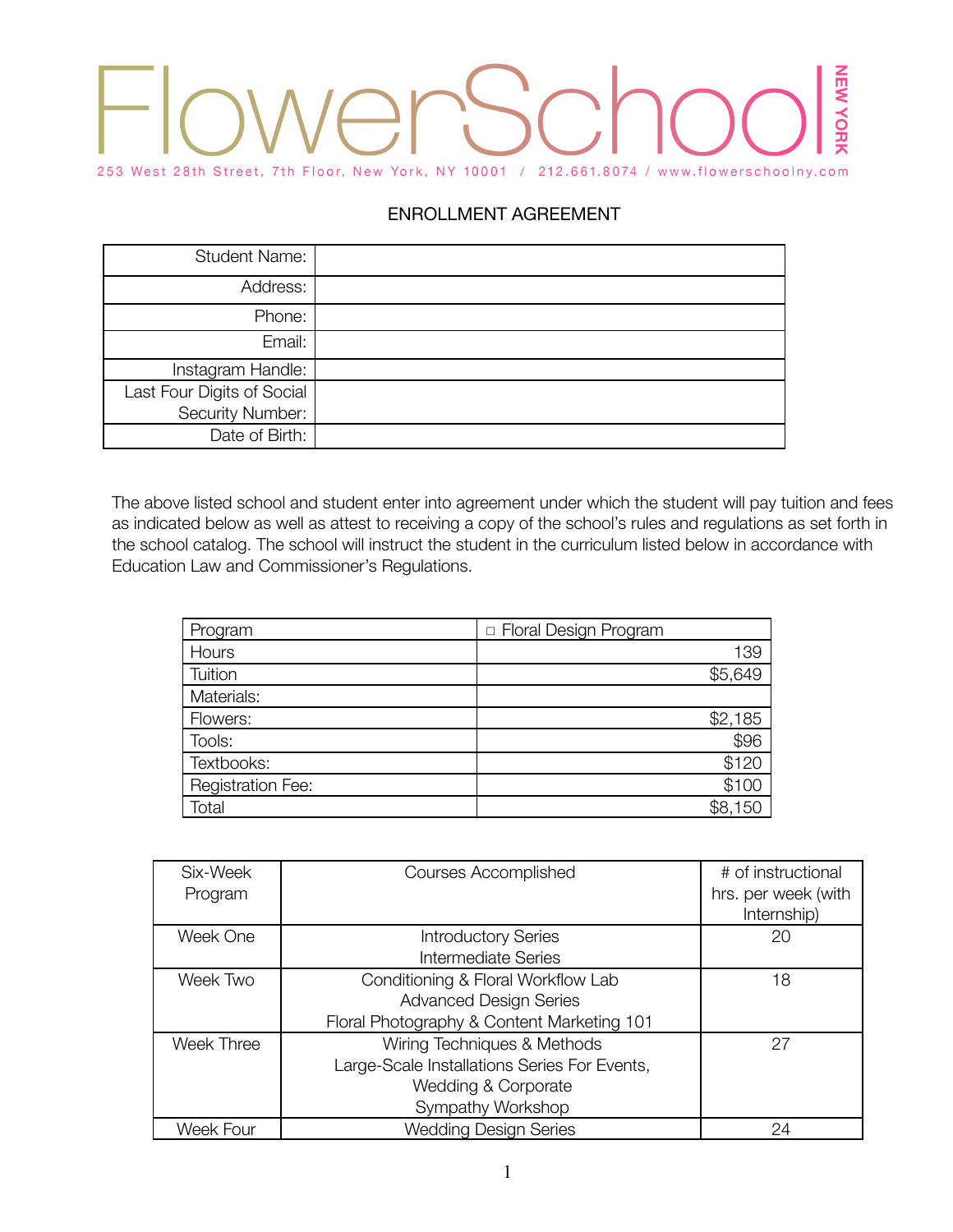|           | <b>Flower Shop Series</b> |          |
|-----------|---------------------------|----------|
| Week Five | Internship                | つに<br>∠∪ |
| Week Six  | Internship                | 25       |

| Hours of School Operation: 9:00 a.m. - 5:00 p.m. Monday – Friday                                                                                                                                                |
|-----------------------------------------------------------------------------------------------------------------------------------------------------------------------------------------------------------------|
| <b>Registered Session</b>                                                                                                                                                                                       |
| Winter Session: January 11th 2022 - February 20th 2022<br>Graduation Date: Friday, February 19                                                                                                                  |
| Spring Session: March 1st 2022 - April 10th 2022<br>Graduation Date: Friday, April 9th                                                                                                                          |
| Summer Session: May 3rd 2022 - June 12th 2022<br>Graduation Date: Monday, June 11th                                                                                                                             |
| Summer Session II: June 6th 2022 - July 16th 2022<br>Graduation Date: Friday, July 16th                                                                                                                         |
| Fall Session I: September 12th 2022 - October 22rd 2022<br>Graduation Date: Friday, October 22nd                                                                                                                |
| Fall Session II: October 17th 2022 - November 28th 2022<br>Graduation Date: Monday, Nov. 29th                                                                                                                   |
| <b>Schedule of Sessions</b>                                                                                                                                                                                     |
| Week One:<br>Introductory Series: 10:30am - 4:00pm Monday, Tuesday,<br>Intermediate Series: 12:00pm - 4:00pm Wednesday, 10:30am - 4:00pm Thursday &<br>$10:30 - 1:00$ pm Friday<br>Week Two:                    |
| Conditioning & Floral Workflow Lab: 10:30am - 3:30pm Monday<br>Advanced Design Series: 10:30am - 4:00pm Tuesday & Wednesday<br>Floral Photography & Content Marketing: 10:00am - 4:00pm Thursday<br>Week Three: |
| Wiring Techniques & Methods: 10:00am - 5:00pm Monday<br>Large-Scale Installations Series For Events, Wedding & Corporate: 10:00am - 5:00pm Tuesday &<br>Wednesday                                               |
| Sympathy Workshop: 11:00am - 4:00pm Thursday<br>Week Four:<br>Consultation to Execution: Wedding Design Series: 10:00am - 4:00pm Monday - Wednesday                                                             |
| Flower Shop Series: 10:30am – 4:00pm Thursday & Friday<br>Week Five:<br>Internship: 10:00am - 4:00pm Tuesday - Saturday                                                                                         |
| Week Six:<br>Internship: 10:00am - 4:00pm Tuesday - Saturday                                                                                                                                                    |

Placement Policy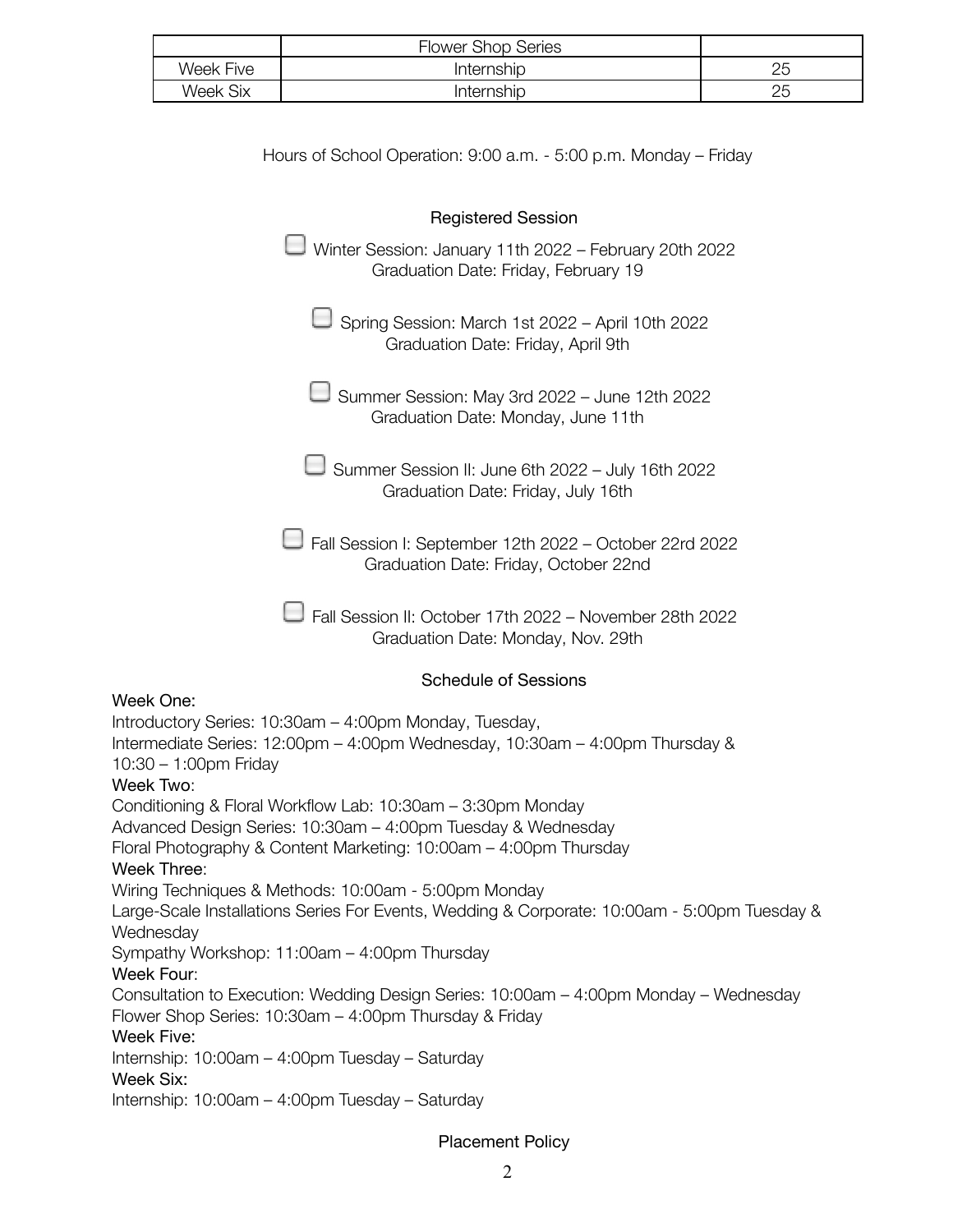While placement assistance is provided the school cannot guarantee a job to any student or graduate.

## Conditions of Internship

Internship hours will be completed in Weeks Five & Six. The internship will complete a total of 50hrs. Internships will be offered at FlowerSchool NY affiliate flower shops. Requirements will include but not limited to shop maintenance & daily designer duties, conditioning & prepping flowers for display, customer sales and event prep, designing small 'to-go' bouquets & arrangements. For further details of internship requirements, please see Amendment B in the Catalog. Dates and times of internships are subject to change based on availability and event schedules.

## Method of Payment

|  | Total paid in full via check or Credit Card |  |  |  |  |
|--|---------------------------------------------|--|--|--|--|
|--|---------------------------------------------|--|--|--|--|

Initial Down Payment of \$500 (plus \$100 Non-Registration Fee) by Registration deadline. 50% balance due by the first day of the session and remaining balance due by Week 4 of session.

Initial Down Payment of \$500 (plus \$100 Non-Registration Fee) by Registration deadline. Weekly payments of  $$1,887.50$  during Weeks  $1 - 4$ .

 $\Box$  Custom Payment Plan

## Refund Policy

- A. A student who cancels within 7 days of signing the enrollment agreement but before instruction begins receives all monies returned with the exception of the non-refundable registration fee.
- B. Thereafter, a student will be liable for
	- 1. the non-refundable registration fee plus
	- 2. the cost of any textbooks, supplies accepted plus
	- 3. tuition liability as of the student's last date of physical attendance. Tuition

liability is determined by the percentage of the program offered to the student.

If termination occurs school may keep:

- 0 15% of the program 35%
- 16 35% of the program 66%
- 36 50% of the program 80%

After 51% of the program 100%

| Percentage Completed | Completed Portion of Program | Total Amount the School May Keep |  |
|----------------------|------------------------------|----------------------------------|--|
| $0 - 15\%$           | Day One - Day Five           | \$2,852.50                       |  |
| $16 - 35\%$          | Day Six - Day Ten            | \$5,379                          |  |
| $36\% - 50\%$        | Day Eleven - Day Fifteen     | \$6,520                          |  |
| After $51\%$         | Day Sixteen – End of Program | \$8,150                          |  |

Student Tuition Liability Chart

**By my signature, I agree to the conditions of this agreement. I also verify that:**

**I have read and received a copy of the agreement and the school catalog.**

- **I am 18 years of age or older**
- **I have attached my High School Diploma (or higher level of education)**